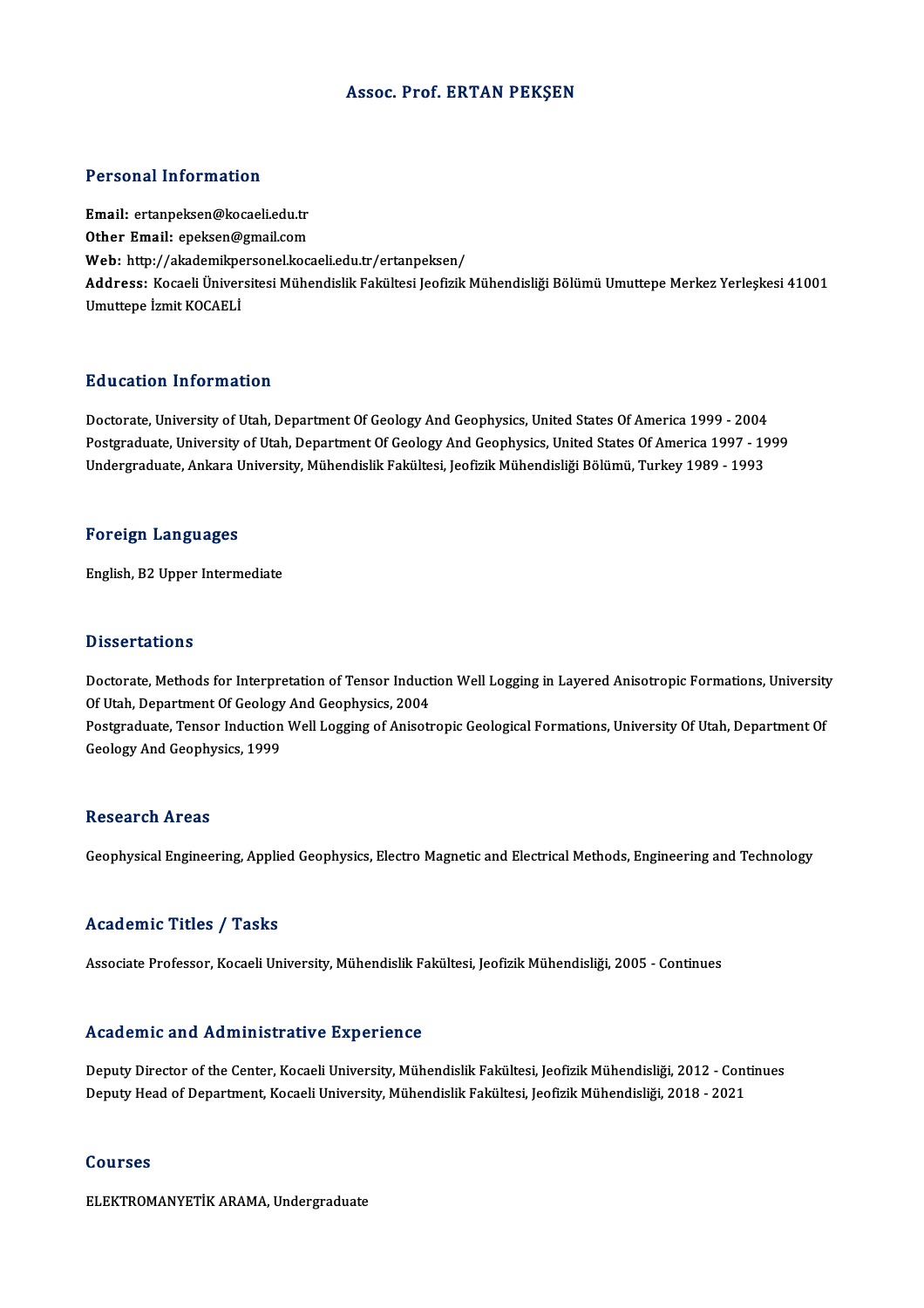YER RADARI, Undergraduate YER RADARI, Undergraduate<br>ELEKTROMANYETİK YÖNTEMLER, Postgraduate<br>SAVISAL SÜZCECLER, Postgraduate YER RADARI, Undergraduate<br>ELEKTROMANYETİK YÖNTEMLER, P<br>SAYISAL SÜZGEÇLER, Postgraduate<br>Uygulamalı Saba Joofiziği, Undergrad

ELEKTROMANYETİK YÖNTEMLER, Postgr<br>SAYISAL SÜZGEÇLER, Postgraduate<br>Uygulamalı Saha Jeofiziği, Undergraduate<br>Süzges Telmikleri, Undergraduate

SAYISAL SÜZGEÇLER, Postgraduate<br>Uygulamalı Saha Jeofiziği, Undergrad<br>Süzgeç Teknikleri, Undergraduate<br>Elektrik Arama, Undergraduate Uygulamalı Saha Jeofiziği, Undergraduate

Elektromayetik Yöntemler, Postgraduate

Sonlu Farklar ve Sonlu Elemanlar Yöntemi, Postgraduate

# Advising Theses

Pekşen E., Geçici elektromanyetik yöntem ile termal ilçesi ve civarının sığ kesimlerinin özdirenç yapısının araştırılması, raa vasing 1 nesses<br>Pekşen E., Geçici elektromanyetik yönte<br>Postgraduate, E.EREN(Student), 2021<br>Peksen E. Gömülü vanıların ver radarı

Pekşen E., Gömülü yapıların yer radarı ve doğru akım özdirenç yöntemi ile araştırılması: İzmit örneği, Postgraduate,<br>M.YALTIRAK(Student), 2021 Postgraduate, E.EREN(Studen<br>Pekşen E., Gömülü yapıların y<br>M.YALTIRAK(Student), 2021<br>Peksen E. Manyetetellürli ye Pekşen E., Gömülü yapıların yer radarı ve doğru akım özdirenç yöntemi ile araştırılması: İzmit örneği, Postgra<br>M.YALTIRAK(Student), 2021<br>Pekşen E., Manyetotellürik verilerinin modellenmesi ile Yalova-Termal ilçesinin yer e

M.YALTIRAK(Student), 2<br>Pekşen E., Manyetotellüri<br>F.SEVİM(Student), 2021<br>Peksen E. XABAY SİNİB 4 Pekşen E., Manyetotellürik verilerinin modellenmesi ile Yalova-Termal ilçesinin yer elektrik yapısı, Doctora<sup>.</sup><br>F.SEVİM(Student), 2021<br>Pekşen E., YAPAY SİNİR AĞI VE GENETİK TERS ÇÖZÜM YÖNTEMLERİ KULLANILARAK SİSMİK VERİLER

F.SEVİM(Student), 2021<br>Pekşen E., YAPAY SİNİR AĞI VE GENETİK TERS ÇÖZÜM YÖNTEMLERİ KULLANILARAK SİSMİK VERİLERİN<br>YORUMLANMASI: KUZEY AÇIK DENİZİ'NDEKİ HOLLANDA ÖRNEĞİ, Postgraduate, S.ALEMDAR(Student), 2020<br>Peksen E. Kesir Pekşen E., YAPAY SİNİR AĞI VE GENETİK TERS ÇÖZÜM YÖNTEMLERİ KULLANILARAK SİSMİK VERİLERİN<br>YORUMLANMASI: KUZEY AÇIK DENİZİ'NDEKİ HOLLANDA ÖRNEĞİ, Postgraduate, S.ALEMDAR(Student), 2020<br>Pekşen E., Kesirli türev niteliğinin k YORUMLANMASI: KUZEY AÇIK DENİZİ'NDEKİ HOLLANDA ÖRNEĞİ, Postgraduate, S.ALEMDAR(Student), 2020<br>Pekşen E., Kesirli türev niteliğinin kuramsal ve yansıma verileri üzerindeki etkisi, Postgraduate, M.BURAK(Stu<br>Pekşen E., Yer ra Pekşen E., Kesirli türev niteliğinin kuramsal ve yansıma verileri üzerindeki etkisi, Postgraduate, M.Bl<br>Pekşen E., Yer radarı yöntemi ile gelişmiş üç boyutlu DNAPL modelleme, Doctorate, K.ÖZKAP(Stude:<br>Pekşen E., Yer radarı Pekşen E., Yer radarı yöntemi ile gelişmiş üç boyutlu DNAPL modelleme, Doctorate, K.ÖZKAP(Student), 2019<br>Pekşen E., Yer radarı verilerinin ters çözümü ile gömülü boru özelliklerinin belirlenmesi, Doctorate,<br>İ.KAPLANVURAL(S Pekşen E., Yer radarı verilerinin ters çözümü ile gömülü boru özelliklerinin belirlenmesi, Doctorate,<br>İ.KAPLANVURAL(Student), 2018<br>Pekşen E., Menekşe karst platosu yer altı suyu beslenim karakteristiğinin doğru akım özdire

İ.KAPLANVURAL(Student), 2018<br>Pekşen E., Menekşe karst platosu yer altı suyu besleni<br>araştırılması, Postgraduate, A.ŞENER(Student), 2018<br>Peksen E. Yer radarı verilerinin şek bızlı benzetimli ta Pekşen E., Menekşe karst platosu yer altı suyu beslenim karakteristiğinin doğru akım özdirenç yönte<br>araştırılması, Postgraduate, A.ŞENER(Student), 2018<br>Pekşen E., Yer radarı verilerinin çok hızlı benzetimli tavlama yöntemi

araştırılması, Postgraduate, A.ŞENER(Student), 2018<br>Pekşen E., Yer radarı verilerinin çok hızlı benzetimli tavlama yöntemi ile ters çözümü, Postgraduate,<br>K.BAHADIR(Student), 2017

Pekşen E., Doğru akım özdirenç verilerinin yön bağımlı (anizotropik) ortamlarda modellenmesi, Doctorate, T.YAS(Student),2015

Pekşen E., Yer radarı verilerinin modellenmesi ve yorumlanması, Postgraduate, İ.KAPLANVURAL(Student), 2011

# Articles Published in Journals That Entered SCI, SSCI and AHCI Indexes

I. Application of square array configuration and electrical resistivity tomography for characterization of the recharge area of a karst aquifer: A case study from Menekse karst plateau (Kocaeli, Turkey)<br>of the recharge area of a karst aquifer: A case study from Menekse karst plateau (Kocaeli, Turkey)<br>SENER A REVSEN E VOLCURA Application of square array co<br>of the recharge area of a karst<br>SENER A., PEKSEN E., YOLCUBAL İ.<br>JOUPNAL OF APPLIED CEOPHYSIC of the recharge area of a karst aquifer: A case study from Menekse<br>SENER A., PEKSEN E., YOLCUBAL İ.<br>JOURNAL OF APPLIED GEOPHYSICS, vol.195, 2021 (Journal Indexed in SCI)<br>Pasin progressy astive defermation analysis by teste

SENER A., PEKSEN E., YOLCUBAL I.<br>JOURNAL OF APPLIED GEOPHYSICS, vol.195, 2021 (Journal Indexed in SCI)<br>II. Basin progress: active deformation analysis by tectonostratigraphic elements and geophysical<br>mothods on North Anato JOURNAL OF APPLIED GEOPHYSICS, vol.195, 2021 (Journal Indexed in SCI)<br>Basin progress: active deformation analysis by tectonostratigraphic elements<br>methods on North Anatolian Fault System (Eastern Marmara Region, Turkey)<br>DO Basin progress: active deformation analysis by tectonostratigraphic elements and geophysical<br>methods on North Anatolian Fault System (Eastern Marmara Region, Turkey)<br>DOĞAN B., AŞCI M., KARAKAŞ A., PEKŞEN E., ERENER A., ÇEP methods on North Anatolian Fault System (Eastern Marmara Region, Turkey)<br>DOĞAN B., AŞCI M., KARAKAŞ A., PEKŞEN E., ERENER A., ÇEPNİ M. S. , Yavuzyilmaz S., Alal<br>SERTÇELİK İ., et al.<br>NATURAL HAZARDS, vol.109, no.2, pp.1675-DOĞAN B., AŞCI M., KARAKAŞ A., PEKŞEN E., ERENER A., ÇEPNİ M. S., Yavuzyilmaz S., Alahmad M., SERTÇELİK F.,

III. Influence of water content investigation on GPR wave attenuation for early age concrete in natural

# air-drying condition

KAPLANVURAL İ., Ozkap K., PEKŞEN E. air-drying condition<br>KAPLANVURAL İ., Ozkap K., PEKŞEN E.<br>CONSTRUCTION AND BUILDING MATERIALS, vol.297, 2021 (Journal Indexed in SCI)<br>1D waveform inversion of CBB trace by portials sysorm optimisation

IV. 1D waveform inversion of GPR trace by particle swarm optimization KAPLANVURAL I., PEKSEN E., Ozkap K. CONSTRUCTION AND BUILDING MATE<br>1D waveform inversion of GPR tra<br>KAPLANVURAL İ., PEKŞEN E., Ozkap K.<br>JOUPMAL OF APPLEED GEOPHYSICS YO JOURNAL OF APPLIED GEOPHYSICS, vol.181, 2020 (Journal Indexed in SCI)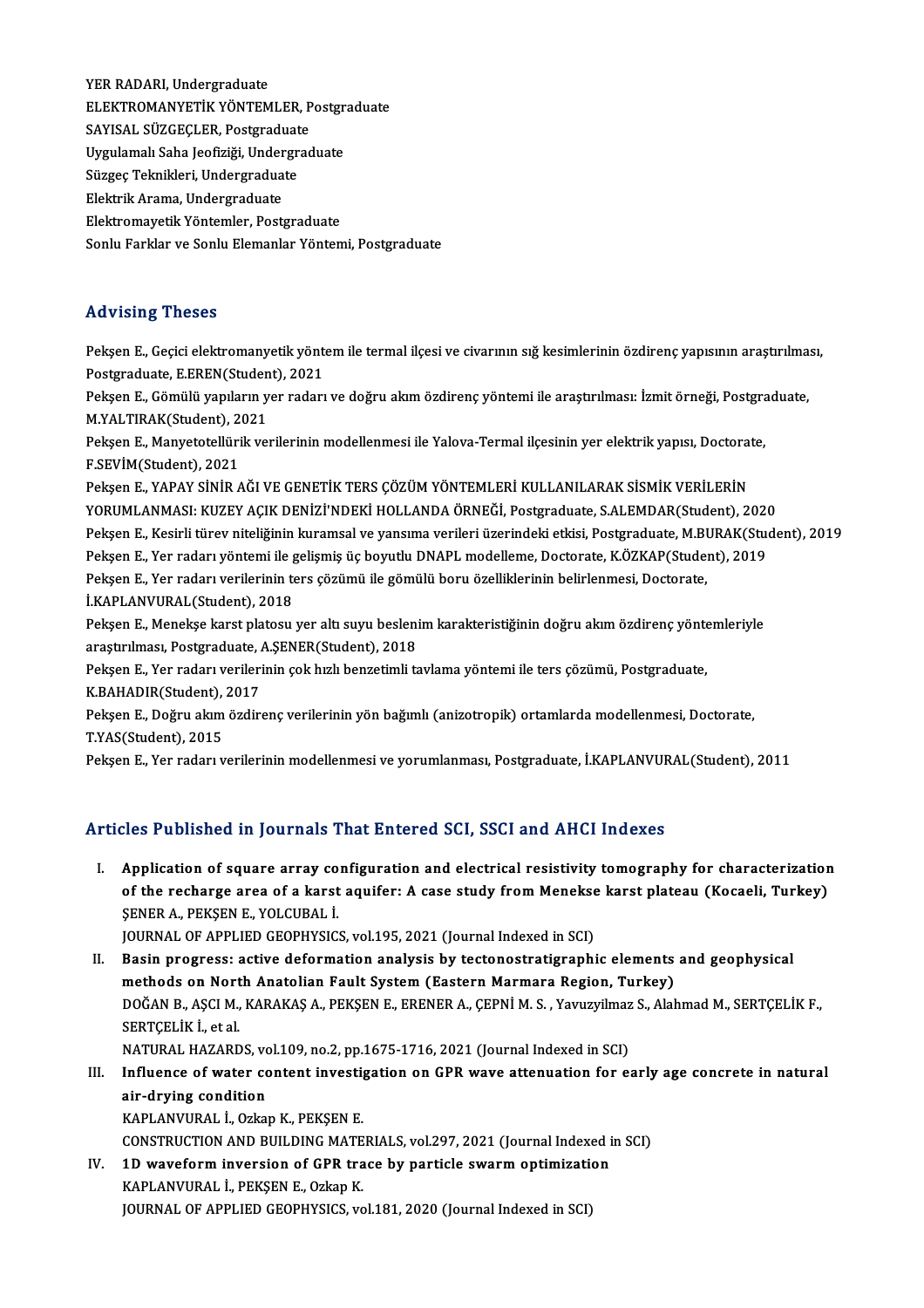| V.    | 3D scanner technology implementation to numerical modeling of GPR                                         |
|-------|-----------------------------------------------------------------------------------------------------------|
|       | Özkap K., PEKŞEN E., KAPLANVURAL İ., ÇAKA D.                                                              |
|       | Journal of Applied Geophysics, vol.179, 2020 (Journal Indexed in SCI)                                     |
| VI.   | Volumetric water content estimation of C-30 concrete using GPR                                            |
|       | KAPLANVURAL İ., PEKŞEN E., OZKAP K.                                                                       |
|       | CONSTRUCTION AND BUILDING MATERIALS, vol.166, pp.141-146, 2018 (Journal Indexed in SCI)                   |
| VII.  | Investigation into relations between physical and electrical properties of rocks and concretes            |
|       | Sertçelik İ., Kurtulus C., Sertçelik F., Pekşen E., Aşcı M.                                               |
|       | JOURNAL OF GEOPHYSICS AND ENGINEERING, vol.15, pp.142-152, 2018 (Journal Indexed in SCI)                  |
| VIII- | Resistivity inversion of transversely isotropic media                                                     |
|       | PEKSEN E, YAS T                                                                                           |
|       | TURKISH JOURNAL OF EARTH SCIENCES, vol.27, no.2, pp.152-166, 2018 (Journal Indexed in SCI)                |
| IX.   | Assessment of geothermal energy potential by geophysical methods: Nevsehir Region, Central                |
|       | Anatolia                                                                                                  |
|       | KIYAK A., Karavul C., Gulen L., PEKŞEN E., KILIC A. R.                                                    |
|       | JOURNAL OF VOLCANOLOGY AND GEOTHERMAL RESEARCH, vol.295, pp.55-64, 2015 (Journal Indexed in SCI)          |
| Χ.    | Discovery of a Byzantine Church in Iznik/Nicaea, Turkey: an Educational Case History of Geophysical       |
|       | Prospecting with Combined Methods in Urban Areas                                                          |
|       | RABBEL W., ERKUL E., STUEMPEL H., WUNDERLICH T., PASTEKA R., PAPCO J., Niewoehner P., BARIS S., CAKIN O., |
|       | PEKŞEN E.                                                                                                 |
|       | ARCHAEOLOGICAL PROSPECTION, vol.22, no.1, pp.1-20, 2015 (Journal Indexed in SCI)                          |
| XI.   | 1-D DC Resistivity Modeling and Interpretation in Anisotropic Media Using Particle Swarm                  |
|       | Optimization                                                                                              |
|       | PEKŞEN E, YAS T, KIYAK A                                                                                  |
|       | PURE AND APPLIED GEOPHYSICS, vol.171, no.9, pp.2371-2389, 2014 (Journal Indexed in SCI)                   |
| XII.  | Application of particle swarm optimization on self-potential data                                         |
|       | DEVEEN E VACT VAVMAN A V OZVANC                                                                           |

PEKŞEN E., YAS T., KAYMAN A.Y., OZKAN C. JOURNAL OF APPLIED GEOPHYSICS, vol.75, no.2, pp.305-318, 2011 (Journal Indexed in SCI)

# Articles Published in Other Journals

rticles Published in Other Journals<br>I. YER RADARI (GPR) İÇİN 3B SAYISAL MODELLEMEDE FİZİKSEL PARAMETRE ETKİLERİ: DNAPL<br>ÖRNEĞİ YER RAI<br>ÖRNEĞİ<br>Örlen K ÖRNEĞİ<br>Özkap K., Pekşen E.

ÖRNEĞİ<br>Özkap K., Pekşen E.<br>Mühendislik Bilimleri ve Tasarım Dergisi, vol.9, no.2, pp.476-494, 2021 (National Refreed University Journal)<br>DOĞRU AKIM ÖZDİRENC VE MANVETOTELI ÜRİK VERİL ERİNİN TERS GÖZÜMÜ İÇİN MELEZ Özkap K., Pekşen E.<br>Mühendislik Bilimleri ve Tasarım Dergisi, vol.9, no.2, pp.476-494, 2021 (National Refreed University Jo<br>II. DOĞRU AKIM ÖZDİRENÇ VE MANYETOTELLÜRİK VERİLERİNİN TERS ÇÖZÜMÜ İÇİN MELEZ<br>ALCOPİTMA Mühendislik Bi<br>DOĞRU AKIM<br>ALGORİTMA<br>Kara K. Baksal II. DOĞRU AKIM ÖZDİRENÇ VE MANYETOTELLÜRİK VERİLERİNİN TERS ÇÖZÜMÜ İÇİN MELEZ<br>ALGORİTMA<br>Kara K., Pekşen E.

- -

Mühendislik Bilimleri ve Tasarım Dergisi, vol.9, no.1, pp.77-87, 2021 (National Refreed University Journal)

# Kara K., Pekşen E.<br>Mühendislik Bilimleri ve Tasarım Dergisi, vol.9, no.1, pp.77-87, 2021 (National Refreed Universit<br>III. Elektriksel Yön Bağımlı Ortamlarda Çok Hızlı Tavlama Benzetimi Yöntemi İle Tabaka<br> Mühendislik Bilimleri ve Tasarım D<br>Elektriksel Yön Bağımlı Ortaml<br>Parametrelerinin Belirlenmesi<br>KARA K. B., BEKÇEN F Elektriksel Yön Bağı<mark>ı</mark><br>Parametrelerinin Be<br>KARA K. B. , PEKŞEN E.<br>Mühandsilik Bilimlanı v Parametrelerinin Belirlenmesi<br>KARA K. B. , PEKŞEN E.<br>Mühendsilik Bilimleri ve Tasarım Dergisi, vol.7, pp.572-584, 2019 (Other Refereed National Journals)

KARA K. B. , PEKŞEN E.<br>Mühendsilik Bilimleri ve Tasarım Dergisi, vol.7, pp.572-584, 2019 (Other Refereed National Journals)<br>IV. İZMİT KÖRFEZİ-SAPANCA GÖLÜ DOĞUSU ARASININ SIĞ VEDERİN JEOFİZİKSEL YÖNTEMLERLE<br>KARIKDEFORMASYO Mühendsilik Bilimleri ve Tasarım Dergisi, v<br>İZMİT KÖRFEZİ-SAPANCA GÖLÜ DOĞU<br>KABUKDEFORMASYONUNUN ANALİZİ<br>ASCI M. DOĞAN B. VAVUZVU MAZ S. BEKS İZMİT KÖRFEZİ-SAPANCA GÖLÜ DOĞUSU ARASININ SIĞ VEDERİN JEOFİZİKSEL YÖNTEMLERL<br>KABUKDEFORMASYONUNUN ANALİZİ<br>AŞCI M., DOĞAN B., YAVUZYILMAZ S., PEKŞEN E., KARAKAŞ A., SERTÇELİK F., SERTÇELİK İ., KURTULUŞ C.<br>Ömer Helisdemir Ü

KABUKDEFORMASYONUNUN ANALİZİ<br>AŞCI M., DOĞAN B., YAVUZYILMAZ S., PEKŞEN E., KARAKAŞ A., SERTÇELİK F., SERTÇELİK İ., KURTULUŞ C.<br>Ömer Halisdemir Üniversitesi Mühendislik Bilimleri Dergisi, vol.7, pp.1186-1191, 2018 (Other Re AŞCI M., DOĞAN B., YAVUZYILMAZ S., PEKŞEN E., KARAKAŞ A., SERTÇELİK F., SERTÇELİK İ., KURTULUŞ C.<br>Ömer Halisdemir Üniversitesi Mühendislik Bilimleri Dergisi, vol.7, pp.1186-1191, 2018 (Other Refereed N<br>Journals)<br>V. Hip Ömer Halisdemir Üniversitesi Mühendislik Bilimleri Dergisi, vol.7, pp.1186-1<br>Journals)<br>V. Hiperbolik Sekant Fonksiyonlar ile Analitik Çentik Süzgeç Tasarımı<br>REKSEN E. SEVİM E

PEKŞEN E, SEVİM F.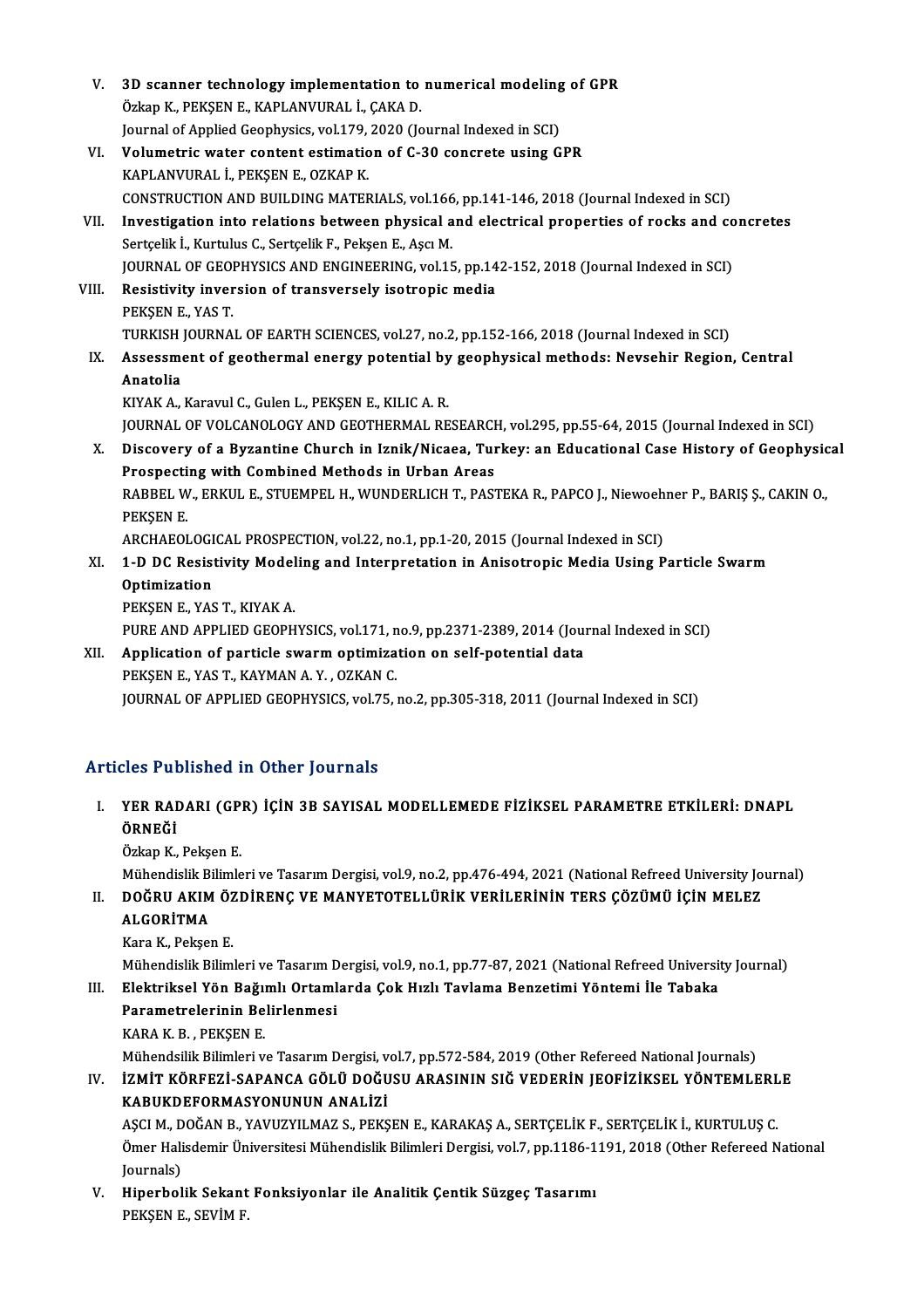Hacettepe YerBilimleri Dergisi, vol.37, pp.271-284, 2016 (Other Refereed National Journals)<br>Celculation of constitutive nonometers from electric and magnetic field measurem

Hacettepe YerBilimleri Dergisi, vol.37, pp.271-284, 2016 (Other Refereed National Journals)<br>VI. Calculation of constitutive parameters from electric and magnetic field measurements in an Hacettepe YerBilimleri Dergisi, vol.37, pp.271-284, 20<br>Calculation of constitutive parameters from ele<br>anisotropic medium with a triaxial instrument<br>PEKCEN E Calculatio<br>anisotrop<br>PEKŞEN E.<br>Internation anisotropic medium with a triaxial instrument<br>PEKŞEN E.<br>International Journal of Geosceinces, vol.4, pp.58-68, 2013 (Refereed Journals of Other Institutions)<br>Internatation of Magnetic Anomaly in The South of Lake Sananca U

PEKŞEN E.<br>International Journal of Geosceinces, vol.4, pp.58-68, 2013 (Refereed Journals of Other Institutions)<br>VII. Interpretation of Magnetic Anomaly in The South of Lake Sapanca Using an Enhanced Local Wave<br>Number M International Journ<br>Interpretation of<br>Number Method<br>Orue B. Peksen F. ( Interpretation of Magne<br>Number Method<br>Oruç B., Pekşen E., Çakır Ş.<br>Mühandialik Bilimlari ve T. Number Method<br>Oruç B., Pekşen E., Çakır Ş.<br>Mühendislik Bilimleri ve Tasarım Dergisi, vol.1, pp.87-90, 2010 (Other Refereed National Journals)<br>Sığ Zominler için Farklı Vöntemlerden Elde Edilen Zomin Emniyet Cerilmesi Değerl Oruç B., Pekşen E., Çakır Ş.<br>Mühendislik Bilimleri ve Tasarım Dergisi, vol.1, pp.87-90, 2010 (Other Refereed National Journals)<br>VIII. Sığ Zeminler için Farklı Yöntemlerden Elde Edilen Zemin Emniyet Gerilmesi Değerlerin Mühendislik Bilimle<br>Sığ Zeminler için<br>Karşılaştırılması<br>PİSEN S. REKSEN E Sığ Zeminler için 1<br>Karşılaştırılması<br>PİŞEN S., PEKŞEN E.<br>Huzulamalı Ver<sup>pilim</sup> Karşılaştırılması<br>PİŞEN S., PEKŞEN E.<br>Uygulamalı YerBilimleri Dergisi, vol.8, pp.36-46, 2009 (Other Refereed National Journals) PİŞEN S., PEKŞEN E.<br>Uygulamalı YerBilimleri Dergisi, vol.8, pp.36-46, 2009 (Other Refere<br>IX. — Anizotropik Formasyonlarda Üç Eksenli İndüksiyon Logları<br>REKSEN E Uygulamalı<br><mark>Anizotrop</mark><br>PEKŞEN E.<br>Uygulamalı

- PEKŞEN E.<br>Uygulamalı Yer Bilimleri Dergisi, vol.6, pp.23-42, 2006 (Other Refereed National Journals)
- PEKŞEN E.<br>Uygulamalı Yer Bilimleri Dergisi, vol.6, pp.23-42, 2006 (Other Refereed National Journals)<br>X. Apparent resistivity correction for tensor induction well logging in a deviated well in an anisotropic<br>modium Uygulama<br><mark>Apparent</mark><br>medium<br>PE*V*SEN E Apparent resistivity<br>medium<br>PEKŞEN E., MICHAEL Z.<br>Petrophysics vol.4.4. nn

medium<br>PEKŞEN E., MICHAEL Z.<br>Petrophysics, vol.44, pp.196-204, 2003 (Refereed Journals of Other Institutions)<br>Foundations of tanger industion well logging PEKŞEN E., MICHAEL Z.<br>Petrophysics, vol.44, pp.196-204, 2003 (Refereed Jo<br>XI. Foundations of tensor induction well logging<br>MICHAEL Z., KENNEDY D., PEKŞEN E.

- Petrophysics, vol.44, pp.196-204, 200<br>Foundations of tensor induction<br>MICHAEL Z., KENNEDY D., PEKŞEN E.<br>Petrophysiss vol.42, pp.599, 610, 200 Petrophysics, vol.42, pp.588-610, 2001 (Refereed Journals of Other Institutions)
- XII. Detecting small-scale targets by the twoided gradient transformation CANDANSAYARM.E. ,BAŞOKURA.T. ,PEKŞENE. Journal of the Balkan Geophysical Society, vol.2, pp.100-111, 1999 (Refereed Journals of Other Institutions)

# Books&Book Chapters

- I. Küçükçekmece Göl Havzası (Bathonea ?) Kazılarında Yapılan Jeofizik Araştırmalar ERKUL E., STÜMPELI E., STÜMPELI E., STÜMPELI E., STÜMPEL H., PEKŞEN E., YAS T., KAPLANVURAL İ., BARIŞ Ş., STÜMPEL H., PEKŞEN E., YAS T., KAPLANVURAL İ., BARIŞ Ş., STÜMPEL H., PEKŞEN E., YAS T., KAPLANVURAL İ., BARIŞ Ş., ST in: İSTANBUL KÜÇÜKÇEKMECEGÖL HAVZASI KAZILARI, Şengül G. Aydıngün, Editor, Arkeoloji ve Sanat Yayınları,<br>İstanbul, pp.165-174, 2017 ERKUL E., STÜMPEL H., PEK<br>in: İSTANBUL KÜÇÜKÇEKMI<br>İstanbul, pp.165-174, 2017<br>Avalan, Einuskây, Yanıma in: İSTANBUL KÜÇÜKÇEKMECEGÖL HAVZASI KAZILARI, Şengül G. Aydıngün, Editor, Arkeoloji ve Sanat Ya<br>İstanbul, pp.165-174, 2017<br>II. Avcılar–Firuzköy Yarımadası 1. Derece Arkeolojik Sit Alanında Yapılan Jeofizik Araştırmalar<br>RE
- İstanbul, pp.165-174, 2017<br><mark>Avcılar–Firuzköy Yarımadası 1. Derece Arkeolojik Sit</mark><br>PEKŞEN E., KAPLANVURAL İ., BARIŞ Ş., YAS T., LİVAOĞLU H.<br>in. İSTANPUL *VÜCÜVCEVMECECÖL HAVZASLKAZI*LAPL Son Avcılar–Firuzköy Yarımadası 1. Derece Arkeolojik Sit Alanında Yapılan Jeofizik Araştırmalar<br>PEKŞEN E., KAPLANVURAL İ., BARIŞ Ş., YAS T., LİVAOĞLU H.<br>in: İSTANBUL KÜÇÜKÇEKMECEGÖL HAVZASI KAZILARI, Şengül G. Aydıngün, Editor PEKŞEN E., KAPLANVURAL İ., BARIŞ Ş., YAS T., LİVAOĞLU H.<br>in: İSTANBUL KÜÇÜKÇEKMECEGÖL HAVZASI KAZILARI, Şengül G. Aydıngün, Editor, Arkeoloji ve Sanat Yayınları,<br>İstanbul, pp.143-152, 2017

# Refereed Congress / Symposium Publications in Proceedings

efereed Congress / Symposium Publications in Proceedings<br>I. Inversion of One Dimensional Electrical Resistivity Data in Anisotropic Media via Artificial Neural<br>Networks Inversion<br>Networks<br><sup>Nurdoš D</sup> **Inversion of One D<br>Networks<br>Durdağ D., Pekşen E.<br>ECU Coneral Assemb** Networks<br>Durdağ D., Pekşen E.<br>EGU General Assembly 2021, Vienna, Austria, 19 - 30 April 2021, pp.1<br>CÖMÜLÜ YAPU APIN YER RADARLYE DOĞRU AKIM ÖZDİRENC

Durdağ D., Pekşen E.<br>EGU General Assembly 2021, Vienna, Austria, 19 - 30 April 2021, pp.1<br>II. GÖMÜLÜ YAPILARIN YER RADARI VE DOĞRU AKIM ÖZDİRENÇ YÖNTEMİ İLE ARAŞTIRILMASI: İZMİT<br>ÖRNEĞİ EGU Gene<br>GÖMÜLI<br>ÖRNEĞİ GÖMÜLÜ YAPILARIN YER RADARI VE DOĞRI<br>ÖRNEĞİ<br>YALTIRAK M., ÖZ R., KAPLANVURAL İ., PEKŞEN E.<br>4. III USLARARASI ERÇİVES BILİMSEL ARASTIRM **ÖRNEĞİ**<br>YALTIRAK M., ÖZ R., KAPLANVURAL İ., PEKŞEN E.<br>4. ULUSLARARASI ERCİYES BİLİMSEL ARASTIRMALAR KONGRESİ, Kayseri, Turkey, 16 - 17 October 2020

III. GEÇİCİ ELEKTROMANYETİK YÖNTEM İLE TERMAL İLÇESİ VE CİVARININ SIĞ KESİMLERİNİN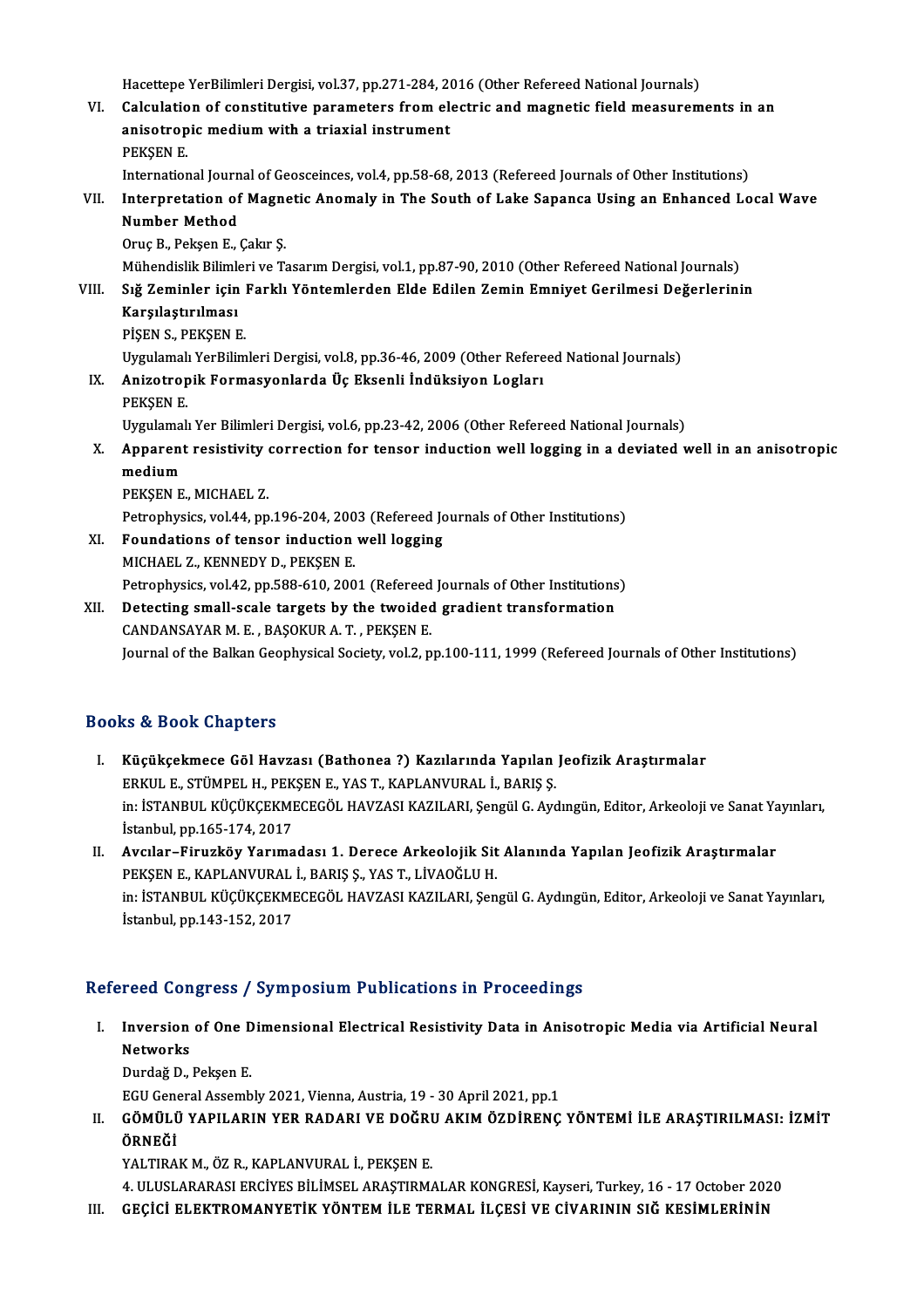# ÖZDİRENÇ YAPISININ ARAŞTIRILMASI<br>FREN E. REKSEN E

|       | ÖZDİRENÇ YAPISININ ARAŞTIRILMASI                                                                                                                                                   |
|-------|------------------------------------------------------------------------------------------------------------------------------------------------------------------------------------|
|       | EREN E, PEKŞEN E                                                                                                                                                                   |
| IV.   | 4. ULUSLARARASI ERCIYES BILIMSEL ARAŞTIRMALAR KONGRESİ, Kayseri, Turkey, 16 - 17 October 2020<br>TERMAL ILÇESI'NDE MEYDANA GELEN DEPREM AKTIVITESININ SISMIK TOMOGRAFI, GRAVITE VE |
|       | MT YÖNTEMLERİYLE İNCELENMESİ                                                                                                                                                       |
|       | Çaka D., Budakoğlu E., Tunç B., Türkmen T., Durdağ D., Zengin K., Pekşen E., Oruç B., Barış Ş.                                                                                     |
|       | 5. International Conference on Earthquake Engineering and Seismology ( 5ICEES ), Ankara, Turkey, 8 - 11 October<br>2019                                                            |
| V.    | Detection of Secondary Faults in the North Anatolian Fault Zone by the Magnetic and Gravity<br>Methods in the Izmit Gulf (Turkey)                                                  |
|       | Sertçelik İ., Aşcı M., Pekşen E., Sertçelik F., Doğan B., Karakaş A., Kurtuluş C., Yavuzyılmaz S.                                                                                  |
|       | International Conference on "Engineering Technology, Computer, Basic Applied Sciences ECBA-2018, Phuket,                                                                           |
|       | Thailand, 7 - 09 November 2018, vol 4, pp 1-7                                                                                                                                      |
| VI.   | KUZEY ANADOLU FAY SİSTEMİ ÜZERİNDEKİ İZMİT KÖRFEZİ -SAPANCA GÖLÜ HAVZASI ÇEVRESİNDE                                                                                                |
|       | PLİYO-KUVATERNERSTRATİGRAFİSİ - AKTİF DEFORMASYON İLİŞKİSİ                                                                                                                         |
|       | DOĞAN B., KARAKAŞ A., AŞCI M., PEKŞEN E., SERTÇELİK F., SERTÇELİK İ., KURTULUŞ C.                                                                                                  |
|       | Kapadokya Yerbilimleri Sempozyumu, Niğde, Turkey, 24 - 26 October 2018, pp.291-296                                                                                                 |
| VII.  | 1D Full Waveform Inversion of GPR Data by Particle Swarm Optimization                                                                                                              |
|       | KAPLANVURAL İ., PEKŞEN E.                                                                                                                                                          |
|       | 24th European Meeting of Environmental and Engineering Geophysics, Porto, Portugal, 9 - 13 September 2018                                                                          |
| VIII. | Application of square array and multi-electrode resistivity methods for determination of protection                                                                                |
|       | zones in karst aquifers: A case study conducted in Menekşe karst plateau (Yuvacık, Kocaeli)                                                                                        |
|       | Şener A., Pekşen E., Yolcubal İ.                                                                                                                                                   |
|       | 71. Türkiye Jeoloji Kurultayı, Ankara, Turkey, 23 - 27 July 2018, pp.369-370                                                                                                       |
| IX.   | Anizotropik Ortamlarda Bir Boyutlu DC Verilerinin VFSA Yöntemi ile Ters Çözümü<br>KARA K B , PEKŞEN E                                                                              |
|       | 7. Yer Elektrik Çalıştayı, Isparta, Turkey, 7 - 09 May 2018                                                                                                                        |
| X.    | Yer Radarı İzinin Parçacık Sürü Optimizasyonu (PSO) ile 1B Dalga Formu Ters Çözümü<br>KAPLANVURAL İ., PEKŞEN E.                                                                    |
|       | 7. Yer Elektrik Çalıştayı, Isparta, Turkey, 07 May 2019 - 09 May 2018                                                                                                              |
| XI.   | İzmit Körfezi-Sapanca Gölü Doğusu Arasının Sığ ve Derin Jeofiziksel Yöntemlerle Kabuk                                                                                              |
|       | Deformasyonunun Analizi (Crustal deformation analysis by shallow and deep geophysical methods                                                                                      |
|       | of the area between İzmit Bay and east of Lake Sapanca)                                                                                                                            |
|       | AŞCI M., DOĞAN B., YAVUZYILMAZ S., MOHAMMAD A. A. , PEKŞEN E., KARAKAŞ A., SERTÇELİK F., SERTÇELİK İ.,                                                                             |
|       | KURTULUŞ C., MENGEN K., et al.                                                                                                                                                     |
|       | 7. Yer Elektrik Çalıştayı, 07-09 Mayıs, Eğirdir, Isparta., Turkey, 7 - 09 May 2018                                                                                                 |
| XII.  | Fiziksel Parametre Değişimlerinin Üç Boyutlu Yer Radarı Modellemesine Etkileri                                                                                                     |
|       | ÖZKAP K., PEKŞEN E.                                                                                                                                                                |
|       | 7.Yer ElektrikÇalıştayı, Isparta, Turkey, 7 - 09 May 2018                                                                                                                          |
| XIII. | İzmit Körfezi - Sapanca Gölü Havzasının Dolgusunu Oluşturan Çökel Birimlerin Gelişimi Ve Buna                                                                                      |
|       | Eşlik Eden Aktif Tektoniğin Rolü.                                                                                                                                                  |
|       | DOĞAN B., AŞCI M., KARAKAŞ A., PEKŞEN E., SERTÇELİK F., SERTÇELİK İ., KURTULUŞ C.                                                                                                  |
|       | 8. Türkiye Kuvaterner Sempozyumu (TURQUA-8),İTÜ Avrasya Yer Bilimleri Enstirüsü, 02-05 Mayıs 2018, İstanbul.,                                                                      |
|       | 2 - 05 May 2018                                                                                                                                                                    |
| XIV.  | 1D Fullwaveform Optimization Using Gpr Data                                                                                                                                        |
|       | VADA V D DEVCENE                                                                                                                                                                   |

- KARAK.B. ,PEKŞENE. 1D Fullwaveform Optimization Using Gpr Data<br>KARA K. B. , PEKŞEN E.<br>9th Congress of the Balkan Geophysical Society, Antalya, Turkey, 5 - 09 November 2017<br>Tilt Angles And Euler Desenvolution Methods Of Emi Data
- XV. Tilt Angles And Euler Deconvolution Methods Of Emi Data<br>PEKŞEN E. 9th Congre<br>Tilt Angle<br>PEKŞEN E.<br><sup>Oth Congre</sub></sup>

9th Congress of the Balkan Geophysical Society, Antalya, Turkey, 5 - 09 November 2017

XVI. Yer radarı çalışmaları ile ilgili 1980-2015 yılları arasında yapılmış yayınların bibliyometrik analizi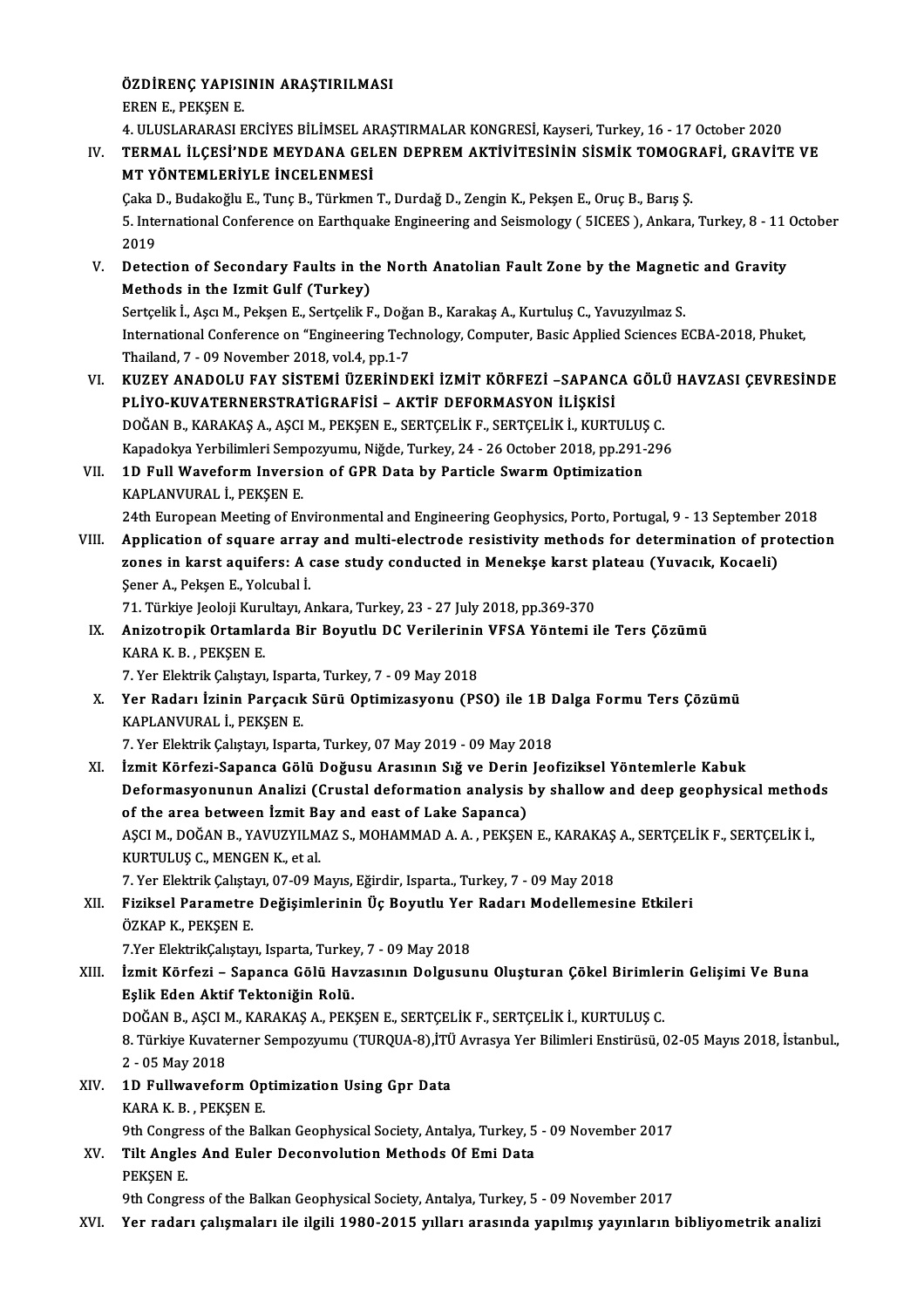Özkap K., PEKŞEN E., KAPLANVURAL İ. özkap K., PEKŞEN E., KAPLANVURAL İ.<br>6. Yer Elektrik Çalıştayı, Kocaeli, Turkey, 23 - 25 May 2016<br>Yer Badarı Çalışmaları ile İlgili 1980 2015 Yılları Ar Özkap K., PEKŞEN E., KAPLANVURAL İ.<br>6. Yer Elektrik Çalıştayı, Kocaeli, Turkey, 23 - 25 May 2016<br>XVII. Yer Radarı Çalışmaları ile İlgili 1980 2015 Yılları Arasında Yapılmış Yayınların Bibliyometrik Analizi<br>ÖZKAR K. REKSE 6. Yer Elektrik Çalıştayı, Kocaeli, Turkey,<br>Yer Radarı Çalışmaları ile İlgili 198<br>ÖZKAP K., PEKŞEN E., KAPLANVURAL İ.<br>6. Yer Elektrik Çalıştayı, Kasaali Turkey Yer Radarı Çalışmaları ile İlgili 1980 2015 Yılları Ar<br>ÖZKAP K., PEKŞEN E., KAPLANVURAL İ.<br>6. Yer Elektrik Çalıştayı, Kocaeli, Turkey, 23 - 25 May 2016<br>Tilt Ası Yöntemlerinin EM38 Verilerine Hygulanması ÖZKAP K., PEKŞEN E., KAPLANVURAL İ.<br>6. Yer Elektrik Çalıştayı, Kocaeli, Turkey, 23 - 25 May 2016<br>XVIII. Tilt Açı Yöntemlerinin EM38 Verilerine Uygulanması<br>PEKSEN E 6. Yer Elek<br>Tilt Açı Yö<br>PEKŞEN E.<br>6. Yor Elek Tilt Açı Yöntemlerinin EM38 Verilerine Uygulanması<br>PEKŞEN E.<br>6. Yer Elektrik Çalıştayı, Kocaeli, Turkey, 23 - 25 May 2016<br>Parsasık Şürü Ontimizasyonu ile Padarsızamlar Üzen PEKŞEN E.<br>6. Yer Elektrik Çalıştayı, Kocaeli, Turkey, 23 - 25 May 2016<br>XIX. Parçacık Sürü Optimizasyonu ile Radargramlar Üzerinden Otomatik Hız Hesabı<br>KAPLANVURAL İ. YAS T. PEKSEN E. ÖZKAR K 6. Yer Elektrik Çalıştayı, Kocaeli, Turkey, 23 - 25<br>Parçacık Sürü Optimizasyonu ile Radargra<br>KAPLANVURAL İ., YAS T., PEKŞEN E., ÖZKAP K.<br>6. Yar Elektrik Çalıstayı, Kosaali Turkey, 22., 25 Parçacık Sürü Optimizasyonu ile Radargramlar Üzer<br>KAPLANVURAL İ., YAS T., PEKŞEN E., ÖZKAP K.<br>6. Yer Elektrik Çalıştayı, Kocaeli, Turkey, 23 - 25 May 2016<br>Yer Badarı Calısmaları ile Yanı Elemanlarının Görün KAPLANVURAL İ., YAS T., PEKŞEN E., ÖZKAP K.<br>6. Yer Elektrik Çalıştayı, Kocaeli, Turkey, 23 - 25 May 2016<br>XX. Yer Radarı Çalışmaları İle Yapı Elemanlarının Görüntülenmesi<br>PEKSEN E., KAPLANVURAL İ. 6. Yer Elektrik Çalıştayı, Kocaeli, Turkey, 23 - 25 May 2016 Yer Radarı Çalışmaları İle Yapı Elemanlarının Görüntülenmesi<br>PEKŞEN E., KAPLANVURAL İ.<br>Jeofizik Mühendisliğinde Hasarsız Yapı İnceleme Çalıştayı, Kocaeli, Turkey, 15 October 2015, pp.70-82<br>Yan Badarı Yöntemi ile G 30 Betan PEKŞEN E., KAPLANVURAL İ.<br>Jeofizik Mühendisliğinde Hasarsız Yapı İnceleme Çalıştayı, Kocaeli, Turkey, 15 October 2015, <sub>J</sub><br>XXI. Yer Radarı Yöntemi ile C 30 Beton Sınıfına Ait Numunenin Su İçeriğinin İzlenmesi<br>KARLANVUR Jeofizik Mühendisliğinde Has<mark>:</mark><br>Yer Radarı Yöntemi ile C :<br>KAPLANVURAL İ., PEKŞEN E.<br>E. Uluslanarası Danram Samn Yer Radarı Yöntemi ile C 30 Beton Sınıfına Ait Numunenin Su İçeriğinin İzle:<br>KAPLANVURAL İ., PEKŞEN E.<br>5. Uluslararası Deprem Sempozyumu, Kocaeli, Turkey, 10 - 12 June 2015, pp.653-657<br>Monitoning the water sentent of G 30 KAPLANVURAL İ., PEKŞEN E.<br>5. Uluslararası Deprem Sempozyumu, Kocaeli, Turkey, 10 - 12 ]<br>XXII. Monitoring the water content of C 30 concrete by GPR<br>KARLANVURAL İ. REKSEN E 5. Uluslararası Deprem Semp<br>Monitoring the water con<br>KAPLANVURAL İ., PEKŞEN E.<br>Eth International Eartauaka S Monitoring the water content of C 30 concrete by GPR<br>KAPLANVURAL İ., PEKŞEN E.<br>5th International Eartquake Symposium, Turkey, 10 - 12 June 2015, pp.653-657<br>Instantanous Frequency Heing Enastional Derivatives of CPP Data KAPLANVURAL İ., PEKŞEN E.<br>5th International Eartquake Symposium, Turkey, 10 - 12 June 2015, pp.653<br>XXIII. Instantenous Frequency Using Fractional Derivatives of GPR Data<br>KABLANVURALİ REKSEN E 5th International Eartquake S<br>Instantenous Frequency U<br>KAPLANVURAL İ., PEKŞEN E.<br>Euronean Ceassiance Unian ( Instantenous Frequency Using Fractional Derivatives of GPR Data<br>KAPLANVURAL İ., PEKŞEN E.<br>European Geoscience Union General Assembly 2015, Viyana, Austria, 12 - 17 April 2015 KAPLANVURAL İ., PEKŞEN E.<br>European Geoscience Union General Assembly 2015, Viyana, Austria, 12 -<br>XXIV. Instantaneous frequency using fractional derivatives of gpr data<br>KAPLANVURAL İ. PEKSEN E European Geoscience Union<br>Instantaneous frequency<br>KAPLANVURAL İ., PEKŞEN E.<br>ECU Conoral Assembly 2015 Instantaneous frequency using fractional derivatives of<br>KAPLANVURAL İ., PEKŞEN E.<br>EGU General Assembly 2015, 6 - 10 April 2015, vol.17, pp.5051<br>Begusmus kumtası kelenunda ver radarı selismesı KAPLANVURAL İ., PEKŞEN E.<br>EGU General Assembly 2015, 6 - 10 April 2015, vol.17, pp<br>XXV. Bozuşmuş kumtaşı kolonunda yer radarı çalışması<br>KAPLANVURAL İ. REKSEN E. ERKUL E. EGU General Assembly 2015, 6 - 10 Apr<br>Bozuşmuş kumtaşı kolonunda yer<br>KAPLANVURAL İ., PEKŞEN E., ERKUL E.<br>E. Yer Elektrik Celstavı, Edirne, Turkey. Bozuşmuş kumtaşı kolonunda yer radarı çalışması<br>KAPLANVURAL İ., PEKŞEN E., ERKUL E.<br>5. Yer Elektrik Çalıştayı, Edirne, Turkey, 26 - 28 May 2014<br>Yön boğumlu ortamlarda 2 Boyutlu Doğru, Alum Özdi KAPLANVURAL İ., PEKŞEN E., ERKUL E.<br>5. Yer Elektrik Çalıştayı, Edirne, Turkey, 26 - 28 May 2014<br>XXVI. Yön bağımlı ortamlarda 2 Boyutlu Doğru Akım Özdirenç Yöntemi<br>PEKSEN E., YAS T. 5. Yer Elektrik Çalı<br>Yön bağımlı orta<br>PEKŞEN E., YAS T.<br>5. Yer Elektrik Çalı 5. Yön bağımlı ortamlarda 2 Boyutlu Doğru Akım Özdi<br>PEKŞEN E., YAS T.<br>5. Yer Elektrik Çalıştayı, Edirne, Turkey, 26 - 28 May 2014<br>Yön bağımlı antamlarda 1 B.DES verilerinin yanıml PEKŞEN E., YAS T.<br>5. Yer Elektrik Çalıştayı, Edirne, Turkey, 26 - 28 May 2014<br>XXVII. Yön bağımlı ortamlarda 1-B DES verilerinin yorumlanması<br>YAS T. PEKSEN E 5. Yer Elektrik Çalı<br>Yön bağımlı orta<br>YAS T., PEKŞEN E.<br>5. Yen Flektrik Çalı 5. Yön bağımlı ortamlarda 1-B DES verilerinin yoruml<br>YAS T., PEKŞEN E.<br>5. Yer Elektrik Çalıştayı, Edirne, Turkey, 26 - 28 May 2014<br>Farklı Bayutlu ve Malzamayla Dalu Baruların Yan B YAS T., PEKŞEN E.<br>5. Yer Elektrik Çalıştayı, Edirne, Turkey, 26 - 28 May 2014<br>XXVIII. Farklı Boyutlu ve Malzemeyle Dolu Boruların Yer Radarı Yöntemi ile Araştırılması<br>KAPLANVURAL İ., PEKŞEN E., ERKUL E., WUNDERLİCH T. 5. Yer Elektrik Çalıştayı, Edirne, Turkey, 26 - 28 May 2014 Farklı Boyutlu ve Malzemeyle Dolu Boruların Yer Radarı Yöntemi ile Araştırılmas<br>KAPLANVURAL İ., PEKŞEN E., ERKUL E., WUNDERLİCH T.<br>The 20th International Geophysical Congress Exhibition of Turkey, 25 - 27 November 2013<br>Pre XXIX. Preliminary results of geophysical application of an ancient settlement at Bathonea in Küçükçekmece The 20th Inte<br>Preliminary<br>Lake Basin<br>PEKEN E. V PEKŞEN E., YAS T., KAPLANVURAL İ., LİVAOĞLU H., BARIŞ Ş., AYDINGÜN Ş. Lake Basin<br>PEKŞEN E., YAS T., KAPLANVURAL İ., LİVAOĞLU H., BARIŞ Ş., AYDINGÜN Ş.<br>Türkiye 20. Uluslararası Kongre ve Sergisi, Antalya, Turkey, 25 - 27 November 2013<br>A.CUL Program for 2D and 2D visualization and somnarison o PEKŞEN E., YAS T., KAPLANVURAL İ., LİVAOĞLU H., BARIŞ Ş., AYDINGÜN Ş.<br>Türkiye 20. Uluslararası Kongre ve Sergisi, Antalya, Turkey, 25 - 27 November 2013<br>XXX. A GUI Program for 2D and 3D visualization and comparison of Türkiye 20. Ulusla<br>A GUI Program 1<br>YAS T., PEKŞEN E.<br>Türkiye 20. Ulusla A GUI Program for 2D and 3D visualization and comparison of various dat<br>YAS T., PEKŞEN E.<br>Türkiye 20. Uluslararası Kongre ve Sergisi, Antalya, Turkey, 25 - 27 November 2013<br>Antimony evploration using electrical methods YAS T., PEKŞEN E.<br>Türkiye 20. Uluslararası Kongre ve Sergisi, Antalya, Turkey, 25 - 27 November 2013<br>XXXI. Antimony exploration using electrical methods PEKŞEN E., YAS T. Antimony exploration using electrical methods<br>PEKŞEN E., YAS T.<br>Türkiye 20. Uluslararası Kongre ve Sergisi, Antalya, Turkey, 25 - 27 November 2013<br>Determination of inner and outer meterial of installment nines by CPP. PEKŞEN E., YAS T.<br>Türkiye 20. Uluslararası Kongre ve Sergisi, Antalya, Turkey, 25 - 27 November 20<br>XXXII. Determination of inner and outer material of installment pipes by GPR Türkiye 20. Uluslararası Kongre ve Sergisi, Antalya, Turke<br>Determination of inner and outer material of insta<br>KAPLANVURAL İ., PEKŞEN E., ERKUL E., WUNDERLICH T.<br>Türkiye 20. Uluslararası Kongre ve Sargisi, Antalya Turke Determination of inner and outer material of installment pipes by GPR<br>KAPLANVURAL İ., PEKŞEN E., ERKUL E., WUNDERLICH T.<br>Türkiye 20. Uluslararası Kongre ve Sergisi, Antalya, Turkey, 25 - 27 November 2013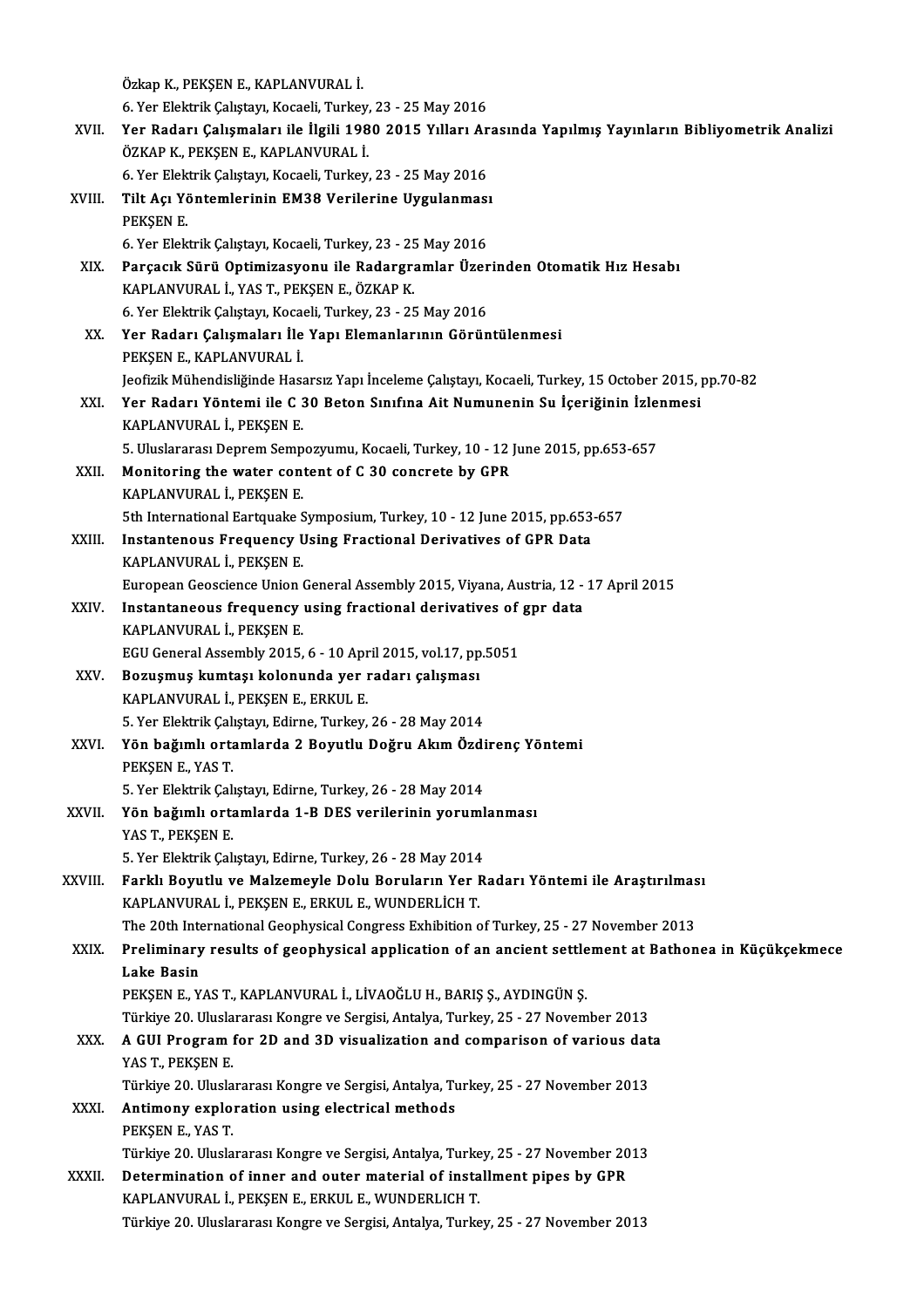| XXXIII.       | İstanbul Küçükçekmece Göl Havzası Antik Bathonea Kenti Arkeojeofizik Çalışmalarından İlk Sonuçlar            |
|---------------|--------------------------------------------------------------------------------------------------------------|
|               | PEKŞEN E., TÜRKER Y., KAPLANVURAN İ., LİVAOĞLU H., BARIŞ Ş., AYDINGÜN Ş.                                     |
|               | Türkiye 20. Uluslararası Jeofizik Kongre ve Sergisi, Antalya, Turkey, 25 - 27 November 2013, pp.1-8          |
| XXXIV.        | Yer radarı verilerinin iki boyutta sonlu farklar yöntemi ile modellenmesi                                    |
|               | KAPLANVURAL İ., PEKŞEN E., ERKUL E.                                                                          |
|               | 4. Yer Elektrik Çalıştayı, İzmir, Turkey, 21 - 23 May 2012                                                   |
| XXXV.         | Yer Radarı Verilerinin İki Boyutta Sonlu Farklar Yöntemi İle Modellenmesi                                    |
|               | KAPLANVURAL İ., PEKŞEN E., Erkul E.                                                                          |
|               | 4. Yer Elektrik Çalıştayı, İzmir, Turkey, 21 - 23 May 2012                                                   |
| <b>XXXVI</b>  | Yön bağımlı ortamlarda üç eksenli elektrik ve manyetik alan verilerinden ilişki katsayılarının               |
|               | hesaplanması                                                                                                 |
|               | PEKŞEN E                                                                                                     |
|               | 4. Yer Elektrik Çalıştayı, İzmir, Turkey, 21 - 23 May 2012                                                   |
| <b>XXXVII</b> | Slingram EM anomalilerine parçacık sürü optimizasyonu uygulaması                                             |
|               | YAS T, PEKŞEN E                                                                                              |
|               | 4. Yer Elektrik Çalıştayı, İzmir, Turkey, 21 - 23 May 2012                                                   |
| XXXVIII.      | Discovering a Byzantine cross-in-square church in İznik using geophysics                                     |
|               | ERKUL E., WUNDERLICH T., STÜMPEL H., RABBEL W., PASTEKA R., BARIŞ Ş., PEKŞEN E., ÇAKIN O., NIEWOHNER P.      |
|               | 9th International Conference on Archaeological Prospection, İzmir, Turkey, 19 - 24 September 2011            |
| <b>XXXIX</b>  | Interpretation of Vertical Electrical Sounding Data with Particle Swarm Optimization                         |
|               | PEKŞEN E, YAS T, KAYMAN A.Y.                                                                                 |
|               | The 19th International Geophysical Congress and Exhibition of Turkey, Antalya, Turkey, 23 - 26 November 2010 |
| XL.           | Sonlu farklar yöntemiyle iki-boyutlu yapıların özdirenç düz çözümü için MATLAB programı                      |
|               | YAS T., PEKŞEN E.                                                                                            |
|               | 3. Yer Elektrik Çalıştayı, Kastamonu, Turkey, 24 - 26 May 2010                                               |
| XLI.          | Yön bağımlı ortamlarda doğru akım özdirenç yöntemi                                                           |
|               | PEKŞEN E, KAPLANVURAL İ, YAS T.                                                                              |
|               | 3.Yer Elektrik Çalıştayı, Kastamonu, Turkey, 24 - 26 May 2010                                                |
| XLII.         | RESMODV2_1: Düşey elektrik sondaj verilerinin yorumlanması için MATLAB tabanlı grafiksel                     |
|               | kullanıcı arayüzlü program                                                                                   |
|               | YAS T, PEKSEN E                                                                                              |
|               | 3. Yer Elektrik Çalıştayı, Kastamonu, Turkey, 24 - 26 May 2010                                               |
| XLIII.        | Interpretation of Magnetic Anomaly in the South of Lake Sapanca (Eastern Marmara Region, Turkey)             |
|               | Using an Enhanced Local Wave Number Method                                                                   |
|               | Oruç B, Pekşen E, Çakır Ş.                                                                                   |
|               | International Symposium on Engineering and Architectural Sciences of Balkan, Caucasus and Turkic Republics,  |
|               | Isparta, Turkey, 22 - 24 October 2009, vol.1, no.2, pp.87-90                                                 |
| XLIV.         | A Software for Earthquake Investigation and Analysis                                                         |
|               | AKBAŞ Ö., PEKŞEN E., IRMAK T. S.                                                                             |
|               | International Earthquake Symposium Kocaeli 2009, Kocaeli, Turkey, 17 - 19 August 2009                        |
| XLV.          | Comparison of Safe Bearing Capacity Calculation by Various Formulae For Shallow Foundations                  |
|               | PIŞEN S., PEKŞEN E.                                                                                          |
|               | International Earthquake Symposium Kocaeli 2009, Kocaeli, Turkey, 17 - 19 August 2009                        |
| XLVI.         | İndüksiyon Kuyu Logları için Tabaka Sınırlarının Belirlenmesi                                                |
|               | PEKŞEN E                                                                                                     |
|               | Manyetotelürik ve Jeoelektrik Çalıştayı, İstanbul, Turkey, 13 - 14 November 2008                             |
| XLVII.        | Digital Notch Filter Design Using the Hyperbolic Secant Function                                             |
|               | PEKŞEN E                                                                                                     |
|               | The 18th International Geophysical Congress and Exhibition of Turkey, Ankara, Turkey, 14 - 17 October 2008   |
| XLVIII.       | Electrical and Magnetic Induction Tensor in an Anisotropic Medium                                            |
|               | PEKŞEN E                                                                                                     |
|               |                                                                                                              |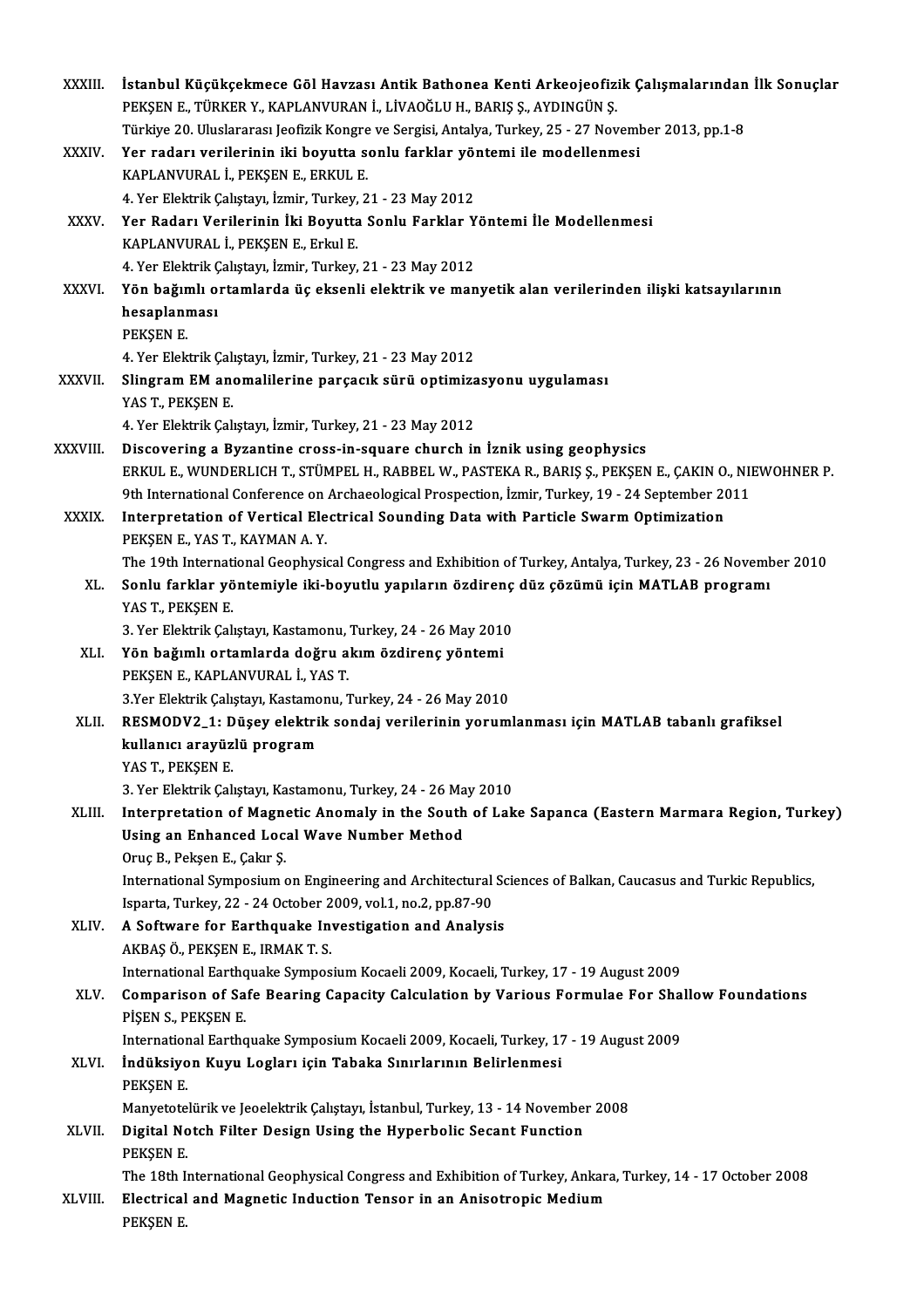Symposium on Geophysics and Remote Sensing in Determination of Near-Surface Structures, İzmir, Turkey, 30<br>April - 03 May 2008 Symposium on Geop.<br>April - 02 May 2008<br>Dual freauensy in: Symposium on Geophysics and Remote Sensing in Determination of Nea<br>April - 02 May 2008<br>XLIX. Dual frequency inversion of tensor induction well logging data<br>REKEN E. ZHDANOV M

- April 02 May 2008<br>Dual frequency inversion of tensor induction well logging data<br>PEKSEN E.. ZHDANOV M. Dual frequency inversion of tensor induction well logging data<br>PEKŞEN E., ZHDANOV M.<br>15th International Petroleum and Natural Gas Congress and Exhibition, Ankara, Turkey, 11 - 13 May 2005<br>Sharn boundary inversion of tensor 15th International Petroleum and Natura<br>Sharp boundary inversion of tensor<br>ZHDANOV M., CHERYAUKA A., PEKŞEN E.
	- L. Sharp boundary inversion of tensor induction logging data Sharp boundary inversion of tensor induction logging data<br>ZHDANOV M., CHERYAUKA A., PEKŞEN E.<br>44th Annual SPWLA Symposium, HOUSTON, United States Of America, 22 - 25 June 2003<br>Annaront resistivity correction for tensor ind LI. Apparent resistivity correction for tensor induction well logging in a deviated well in an anisotropic medium **44th Annu<br>Apparent<br>medium<br>PEKEN E** PEKŞEN E., ZHDANOV M.
		- 72th SEG Annual International Meeting, SALT LAKE CITY, United States Of America, 6 11 October 2002
	- LII. Principles of the tensor induction well-logging in a deviated well in an anisotropic medium ZHDANOV M., KENNEDY D., CHERYAUKA A., PEKŞEN E. Principles of the tensor induction well-logging in a deviated well in an anisotr<br>ZHDANOV M., KENNEDY D., CHERYAUKA A., PEKŞEN E.<br>42th Annual SPWLA Symposium, HOUSTON, United States Of America, 17 - 20 July 2001<br>Principles
- ZHDANOV M., KENNEDY D., CHERYAUKA A., PEKŞEN E.<br>42th Annual SPWLA Symposium, HOUSTON, United States Of America, 17 20<br>LIII. Principles of the tensor induction well-logging in anisotropic media<br>74DANOV M. KENNEDY D. PEKSE 42th Annual SPWLA Symposium, HOUS<br>Principles of the tensor induction<br>ZHDANOV M., KENNEDY D., PEKŞEN E.<br>Progress In Electromografies Bessersh Principles of the tensor induction well-logging in anisotropic media<br>ZHDANOV M., KENNEDY D., PEKŞEN E.<br>Progress In Electromagnetics Research Symposium, MASSASCHUSETTS, United States Of America, 5 - 14 July 2001
- ZHDANOV M., KENNEDY D., PEKŞEN E.<br>Progress In Electromagnetics Research Symposium, MASSASCHUSETTS, United States Of America, 5<br>LIV. Principles of tensor induction well logging in a deviated well in an anisotropic medium<br>ZU Progress In Electromagnetics Research Symposium, MA<br>Principles of tensor induction well logging in a d<br>ZHDANOV M., KENNEDY D., CHERYAUKA A., PEKŞEN E.<br>SPWLA 42nd Annual Legging Symposium, Houston Un Principles of tensor induction well logging in a deviated well in an anisotropic medium<br>ZHDANOV M., KENNEDY D., CHERYAUKA A., PEKŞEN E.<br>SPWLA 42nd Annual Logging Symposium, Houston, United States Of America, 17 - 20 June 2 ZHDANOV M., KENNEDY D., CHERYAUKA A., PEKŞEN E.<br>SPWLA 42nd Annual Logging Symposium, Houston, United States Of America, 17 - 20 June 20<br>LV. Locating shallow lateral discontinuities by the two sided gradient transformation<br>
- SPWLA 42nd Annual Logging Syn<br>Locating shallow lateral disco<br>CANDANSAYAR M. E. , PEKŞEN E.<br>Second Balkan Coophysical Concu Second Balkan Geophysical Congress and Exhibition, İstanbul, Turkey, 5 - 09 July 1999

# Supported Projects

Supported Projects<br>ORUÇ B., DURDAĞ D., PEKŞEN E., KAPLANVURAL İ., Project Supported by Higher Education Institutions, Gölcük Havzası<br>ve Givarının Sığ Sismik Hız Yapısının Milmetitresim ve MASW Yöntemleriyle Anastrulması 20 ve Civarının Sığ Sismik Hız Yapısının Mikrotitreşim ve MASW Yöntemleriyle Araştırılması, 2021 - Continues ORUÇ B., DURDAĞ D., PEKŞEN E., KAPLANVURAL İ., Project Supported by Higher Education Institutions, Gölcük Havza<br>ve Civarının Sığ Sismik Hız Yapısının Mikrotitreşim ve MASW Yöntemleriyle Araştırılması, 2021 - Continues<br>PEKŞ KİRLİLİĞİNİN VE TEMİZLENME SÜRECİNİN JEOFİZİK VE JEOKİMYASAL YÖNTEMLERLE İZLENMESİ, 2019 - Continues<br>Oruç B., Pekşen E., Seyitoğlu G., Aktuğ B., Kaypak B., Koca B., Esat K., Mutlu S., Project Supported by Other Official PEKŞEN E., DURDAĞ D., KAPLANVURAL İ., AKYOL N. H., Project Supported by Higher Education Institutions, AKİFER KİRLİLİĞİNİN VE TEMİZLENME SÜRECİNİN JEOFİZİK VE JEOKİMYASAL YÖNTEMLERLE İZLENMESİ, 2019 - Continues<br>Oruç B., Pekşen E., Seyitoğlu G., Aktuğ B., Kaypak B., Koca B., Esat K., Mutlu S., Project Supported by Other Official<br>In Oruç I<br>Institu<br>2022<br>Pelses Institutions, Bursa Civarında Deprem Kaynağı Olabilecek Diri Fayların Jeolojik ve Jeofizik Yöntemlerle S<br>2022<br>Pekşen E., Gülen L., TUBITAK Project, Hafif sulu olmayan fazlı sıvının (LNAPL) haritalanması, izlenmesi<br>vekarekt

2022<br>Pekşen E., Gülen L., TUBITAK Project, Hafif sulu olmayan fazlı sıvının (LNAPL) haritalanması, izlenmesi<br>vekarekterizasyonu için jeofiziksel yöntemlerin kullanılması, 2019 - 2021

Pekşen E., Oruç B., Tunç B., Çaka D., Budakoğlu E., Türkmen T., Barış Ş., TUBITAK Project, Manyetotellürik, Gravite vekarekterizasyonu için jeofiziksel yöntemlerin kullanılması, 2019 - 2021<br>Pekşen E., Oruç B., Tunç B., Çaka D., Budakoğlu E., Türkmen T., Barış Ş., TUBITAK Project, Manyetotellürik, Gravite<br>Yöntemleri ve Sismolojik Analizl Pekşen E., Oruç B., Tunç B., Çaka D., Budakoğlu E., Türkmer<br>Yöntemleri ve Sismolojik Analizlerle Yalova-Termal Bölges<br>Gömülü Jeotermal Kaynakların Araştırılması, 2017 - 2021<br>KARAKAS A., KÖPPÜRASI N., PEKSEN E., Project Sun Yöntemleri ve Sismolojik Analizlerle Yalova-Termal Bölgesinin Üst Kabuk Yapısının Modellenerek Deprem Fırtınası ve<br>Gömülü Jeotermal Kaynakların Araştırılması, 2017 - 2021<br>KARAKAŞ A., KÖPRÜBAŞI N., PEKŞEN E., Project Suppor

Gömülü Jeotermal Kaynakların Araştırılması, 2017 - 2021<br>KARAKAŞ A., KÖPRÜBAŞI N., PEKŞEN E., Project Supported by Higher E<br>KOCAELİ) JEOTERMAL POTANSİYELİNİN BELİRLENMESİ, 2018 - 2019 KARAKAŞ A., KÖPRÜBAŞI N., PEKŞEN E., Project Supported by Higher Education Institutions, GÖLCÜK VE CİVARININ (

KOCAELİ) JEOTERMAL POTANSİYELİNİN BELİRLENMESİ, 2018 - 2019<br>ÖKSE A. T. , KAPLANVURAL İ., PEKŞEN E., Other Supported Projects, Bathonea Kazısı, 2016 - 2016<br>PEKŞEN E., TUBITAK Project, Düşey Elektrik Sondajı ve Manyetotellür ÖKSE A. T. , KAPLANVURAL İ., PEKŞEN E., Other Supported Projects, Bathonea Kazısı, 2016 - 2016<br>PEKŞEN E., TUBITAK Project, Düşey Elektrik Sondajı ve Manyetotellürik Verilerinin Parçacık Sürü (<br>2012 PEKŞEN E., TUBITAK Project, Düşey Elektrik Sondajı ve Manyetotellürik Verilerinin Parçacık Sürü Optimizasyonu, 201<br>2012<br>Oruç B., Çakır Ş., Pekşen E., Project Supported by Higher Education Institutions, Sapanca Gölü Güneyin

Oruç B., Çakır Ş., Pekşen E., Project Supported by Higher Education Institutions, Sapanca Gölü Güneyindeki Çökellerin<br>Tektono Sedimantolojik Özelliklerinin Jeolojik Manyetik ve Rezistivite Yöntemleriyle Araştırılması, 2005 Pekşen E., Oruç B., Project Supported by Higher Education Institutions, Sapanca Gölü Güneyindeki Çökellerin Tektono-Tektono Sedimantolojik Özelliklerinin Jeolojik Manyetik ve Rezistivite Yöntemleriyle Araştırılması, 20<br>Pekşen E., Oruç B., Project Supported by Higher Education Institutions, Sapanca Gölü Güneyindeki Ç<br>Sedimantolojik Özell PEKŞEN E., TUBITAK Project, Isparta-Atabey-Harmanören Köyü (Göndürle-I) Höyük Mezarlığının Özdirenç ve Manyetik<br>Yöntemler İşbirliği ile Araştırılması, 1996 - 1997 Sedimantolojik Özelliklerinin Jeolojik, Manyetik v<br>PEKŞEN E., TUBITAK Project, Isparta-Atabey-Haı<br>Yöntemler İşbirliği ile Araştırılması, 1996 - 1997